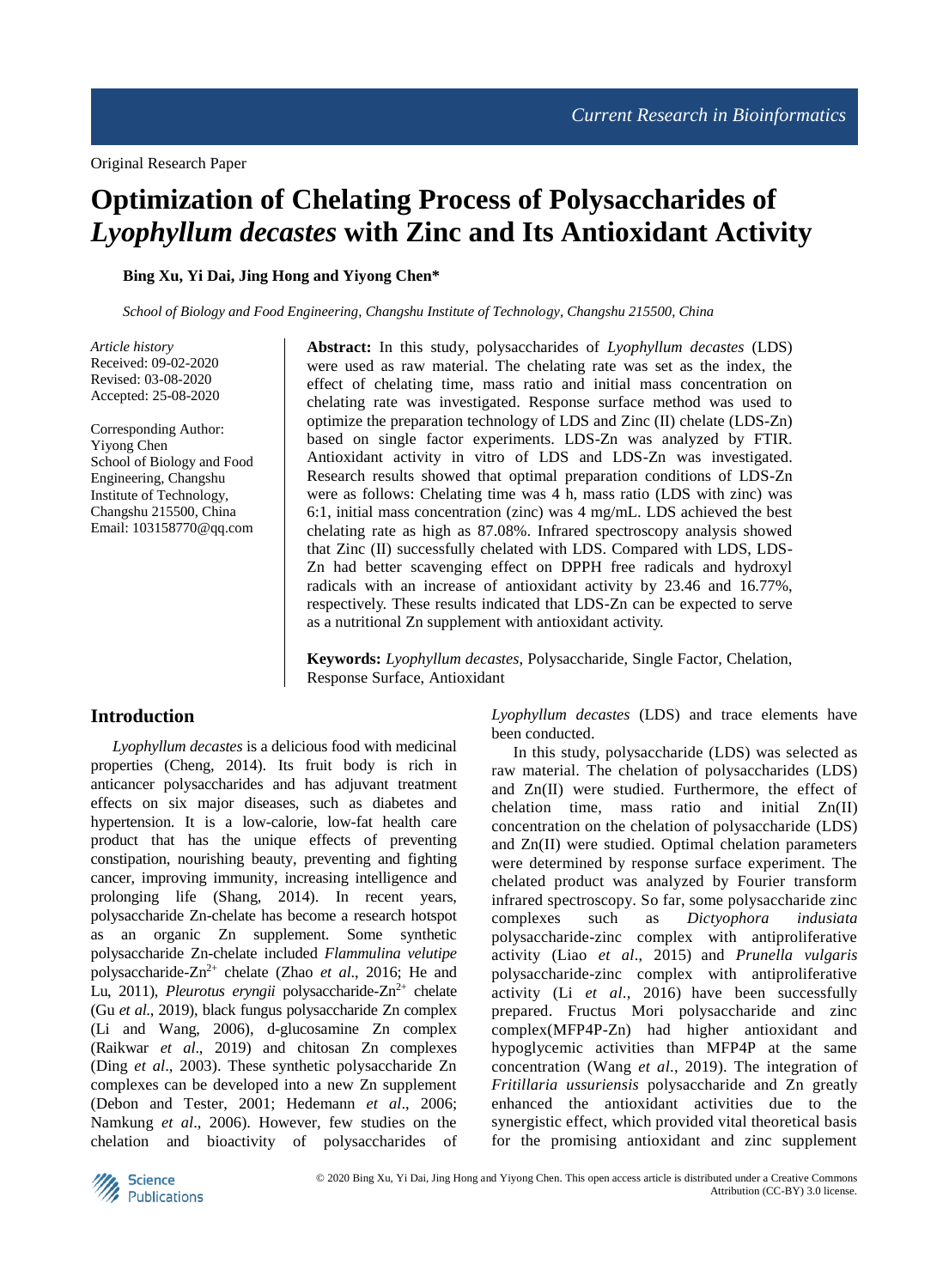(Zhang *et al*., 2020). In the present study, optimization of chelating process of LDS with Zinc (LDS-Zn) and its antioxidant activity were investigated. LDS-Zn could be used as an emerging Zn supplement with antioxidant activity in the future. Therefore, the study can provide a theoretical basis including preparation and antioxidant activity for the development of a novel natural zinc supplement (LDS-Zn).

# **Materials and Methods**

## *Material and Reagent*

LDS was purchased from Fujian Gutian Rongxiang Biological Technology Co., Ltd.; DPPH (1,1-diphenyl-2 brothquinone) was purchased from Kuer Chemical Technology (Beijing) Co., Ltd.; Tris (tris hydroxy methyl aminomethane) was purchased from Wuhan Benjamin Pharmaceutical Co., Ltd.; CH<sub>3</sub>CH<sub>2</sub>CH<sub>2</sub>CH<sub>2</sub>OH, CH<sub>3</sub>CH<sub>2</sub>OH, NaOH, H<sub>2</sub>O<sub>2</sub>, FeSO<sub>4</sub>•7H<sub>2</sub>O, HCl, H<sub>2</sub>SO<sub>4</sub>,  $C_7H_6O_3$ , ZnSO<sub>4</sub>•7H<sub>2</sub>O, ZnCl<sub>2</sub> and Zn(CH<sub>2</sub>COO)<sub>2</sub>•2H<sub>2</sub>O are all of analytical purity.

## *Instruments and Equipment*

722N visible spectrophotometer was from Beijing Kangfulai Technology Co., Ltd.; Fourier infrared spectrometer was from Tianjin Gangdong Technology Development Co., Ltd.; SP-3520 Atomic Absorption Spectrophotometer was from Shanghai Zhongyong Testing Equipment Co., Ltd.; HH-6 water bath was from Changzhou Kaihang Instrument Co., Ltd.; N-1300D-W Rotary Evaporator was from Shanghai Zhucheng Industrial Co., Ltd.; CAV264 electronic precision balance was from Shenzhen Huaiyi Electronic Technology Co., Ltd.; UV-6300 UV-visible spectrophotometer was from Shandong Chentuo Scientific Instrument Co., Ltd.; NHWY-111B constant temperature shaker was from Shenzhen Yixin Instrument Equipment Co., Ltd.; TD5A-WS centrifuge was from Xiangyi Centrifuge Instrument Co., Ltd.; XY-10 crusher was from Hebei Baoer Technology Development Co., Ltd.; DF-101S constant temperature heating magnetic stirrer was from Shanghai Tin, Scientific Instrument Co., Ltd.; pH meter was from Shandong Detian Environmental Protection Equipment Co., Ltd.

## *Methods*

# *Preparation of Chelate of Polysaccharide and Zinc (LDS-Zn)*

LDS powder was dissolved with water, stirred and adjusted for pH. Zn sulfate was added according to the preferred ratio, stirred and controlled for temperature for chelation. The solution was filtered, concentrated and then precipitated (Yang *et al*., 2004; Hu *et al*., 2007; Wang, 2008; Jung and Kim, 2007).The solution was freeze-dried under vacuum environment to obtain LDS-Zn.

#### *Calculation of Chelating Rate*

The chelating rate was calculated according to the following equation (Yang *et al*., 2017a):

$$
Chelating\ rate (\%) = (C_0-C)/C_0 \times 100
$$

where,  $C_0$  is the mass concentration ( $g/L$ ) of  $Zn(II)$  in the solution before chelation. *C* is the mass concentration  $(g/L)$  of  $Zn(II)$  in the solution after chelation.

## *Single-Factor Experiment*

## *Effect of Chelating Time on Chelating Rate*

0.4 g of  $ZnSO_4\bullet 7H_2O$  was dissolved in 100 mL of distilled water to prepare a solution with a mass concentration of 4 mg/mL. LDS and Zn(II) solution were added with a mass ratio of 4:1. Chelation was performed under neutral pH, 30℃ at a speed of 150 r/min. The specimens were collected at 1, 2, 4, 6 and 8 h, respectively. After alcohol precipitation, the supernatant was obtained. The Zn concentration of these specimens was determined and the chelating rate was calculated (Qin *et al*., 2009). The best chelating time was determined.

## *Effect of Mass Ratio on Chelating Rate*

0.4 g of  $ZnSO_4\bullet 7H_2O$  was dissolved in 100 mL of distilled water to prepare a solution with a Zn concentration of 4 mg/mL. LDS and Zn (II) solution were added with a mass ratio of 1:1, 2:1, 3:1, 4:1, 5:1 and 6:1, respectively. Chelation was performed under neutral pH, 30℃ at a speed a speed of 150 r/min for 4 h. After alcohol precipitation, the supernatant was obtained. The Zn concentration of these specimens was determined and the chelating rate was calculated. The best mass ratio was determined.

# *Effect of Initial Mass Concentration on Chelating Rate*

0.1, 0.2, 0.3, 0.4, 0.5 and 0.6 g of ZnSO<sub>4</sub>•7H<sub>2</sub>O were added to 100 mL of distilled water to prepare a solution of Zn(II) with an initial concentration of 1, 2, 3, 4, 5 and 6 mg/mL, respectively. LDS and Zn(II) were added to the solution with a mass ratio of 5:1. Chelation was performed under neutral pH, 30℃ at a speed of 150 r/min for 4 h. After alcohol precipitation, the supernatant was obtained. The Zn concentration of these specimens was determined and the chelating rate was calculated. The best initial mass concentration was determined.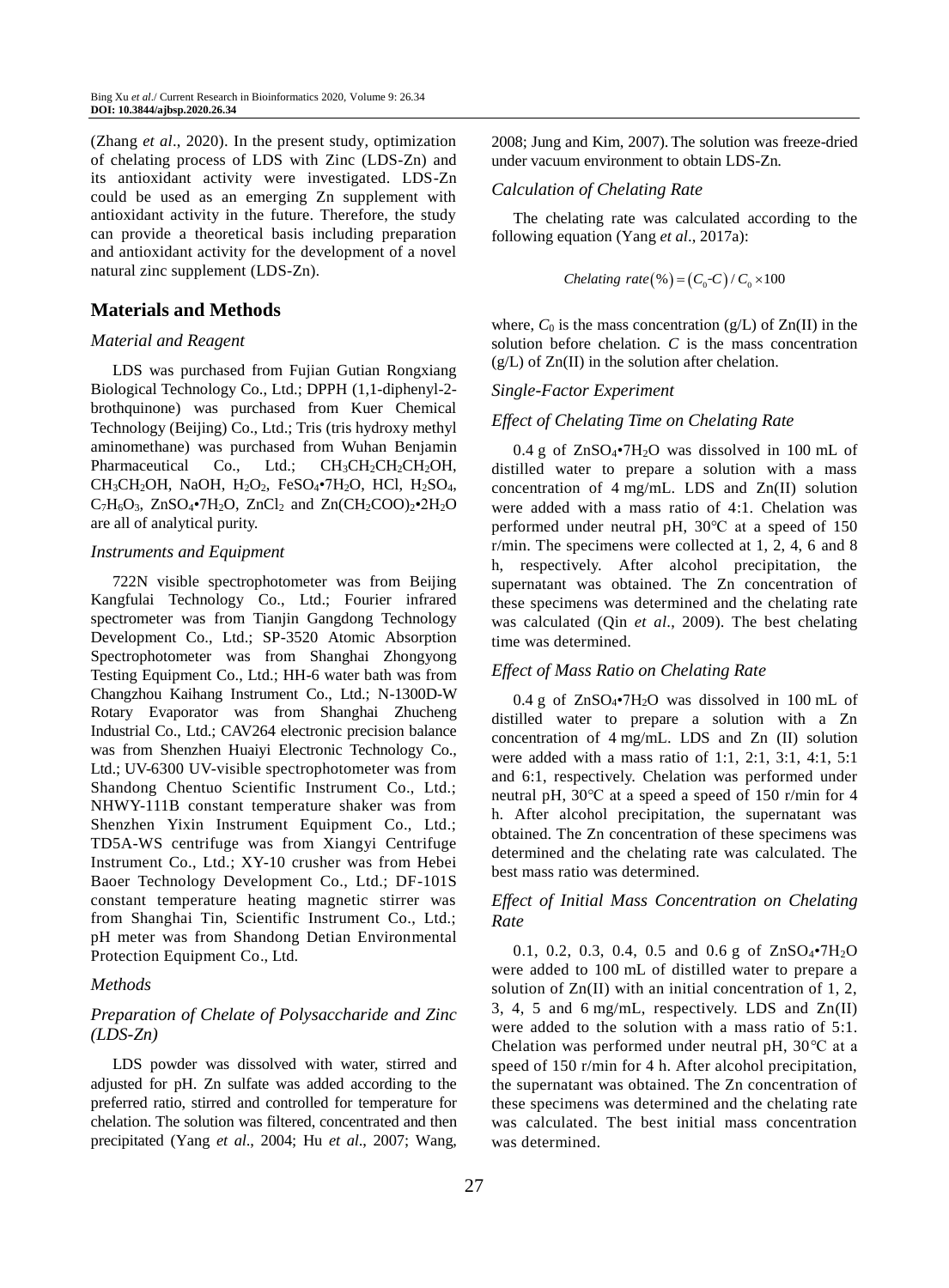#### *Response Surface Test*

The BBD center combination test design principle was used in this experiment (Yang *et al*., 2017b; Wu *et al*., 2014). Based on the results of all singlefactor experiments, chelation time, mass ratio and initial mass concentrations were selected as independent variables. The response surface test was performed with the chelation rate of the chelate as the response value. The experiment was carried out under three factors and three levels.

A total of 15 trials were conducted including 12 factorial points and 3 zero points. Test error was estimated by repeating the test at the center point as shown in Table 1. The optimal process conditions for preparation technology of LDS-Zn were optimized by regression analysis of the test results. When  $p \le 0.05$ , the significance of all terms in the polynomial was considered statistically different.

#### *Structural Characterization of LDS and LDS-Zn*

Dry potassium bromide solid was added to an appropriate amount of sample. They were fully grounded in an agate mortar under the illumination of an infrared lamp. The sample was compressed into a transparent sheet. The infrared spectrum was measured in the wavenumber range of 400-4000  $cm^{-1}$  by an infrared spectrometer.

## *Determination of Antioxidant Activity*

# *Determination of DPPH Free Radical Scavenging Capacity*

0.004 g of DPPH was dissolved in 100% ethanol to a constant volume of 1L. 0.1 mmol/L DPPH solution was prepared and stored away from light. Different concentrations of LDS and LDS-Zn with 2.0 mL each were obtained, placed in different tubes and added with 2.0 mL of DPPH solution. The tubes were then stirred to homogenize the solution. Their reaction lasted 30 min under an environment without sunlight. Absorbance value was measured at 517 nm. The blank control group was replaced with distilled water. The recorded value was set as A1. DPPH free radical scavenging rate was calculated as follows and the measurement was repeated three times (Chen and Zhang, 2016):

$$
Clearance\ rate/ \% = \left[1 - \left(A2 - A1\right)/\ A0\right] \times 100
$$

where *A*2 represents the absorbance measured by different concentrations of polysaccharide (LDS). *A*1 represents the absorbance measured by using distilled water instead of DPPH and *A*0 represents the absorbance measured by replacing distilled polysaccharide (LDS) with distilled water.

| A                     |           |            |  |  |  |  |
|-----------------------|-----------|------------|--|--|--|--|
| Initial mass          | Chelating | Mass ratio |  |  |  |  |
| concentration (mg/mL) | time(h)   | (mg/mg)    |  |  |  |  |
| 3                     |           | 5:1        |  |  |  |  |
| $\overline{4}$        |           | 6:1        |  |  |  |  |
| 5                     |           | 7.1        |  |  |  |  |
|                       |           |            |  |  |  |  |

*Determination of Hydroxyl Radical Scavenging Ability*

0.3 mL salicylic acid solution (20 mmol/L), 1.0 mL of FeSO4•7H2O solution (1.5 mmol/L), 2.0 mL different concentrations of LDS and LDS-Zn solution and 0.7 mL H2O<sup>2</sup> (6 mmol/L) were added together to form a 3 ml reaction solution. The solution was then stirred to homogenize it and placed in a constant temperature water bath at 37℃ for 60 min. Absorbance was measured at 517 nm. The blank control group was replaced with distilled water. The measurement was repeated three times and the average value was obtained. The formula was performed as follows to calculate the clearance rate. The measurement was repeated three times:

$$
Clearance\ rate/ \% = \left[1 - \left(A2 - A1\right)/A3\right] \times 100
$$

where *A*1 is the absorbance measured by replacing distilled water with salicylic acid. *A*2 is the absorbance measured for different concentrations of polysaccharide. *A*3 is the absorbance measured by replacing different concentrations of polysaccharide with distilled water.

## **Results and Discussion**

*Preparation Process of LDS-Zn*

## *Single Factor Experiment*

#### *Effect of Chelating Time on Chelating Rate*

As can be seen from Fig. 1, the chelating rate increased with the chelating time and the chelating reaction became more sufficient (Dong *et al*., 2016). With the increase of time, the chelation of LDS with Zn(II) was more sufficient. The chelating rate increased with time. The chelating rate was the highest when the time was 4 h. After 4 h, too long time caused the instability of LDS structure, resulting in a decrease in chelation rate. Therefore, the optimal chelating time was 4 h.

## *Effect of Mass Ratio on Chelating Rate*

As shown in Fig. 2, when the mass ratio of LDS and Zn(II) was 6:1, the chelating rate was the highest. If the mass ratio severely dropped, the ring structure of LDS was not sufficiently stable. Thus, the chelating rate became small. The increase in the mass ratio adversely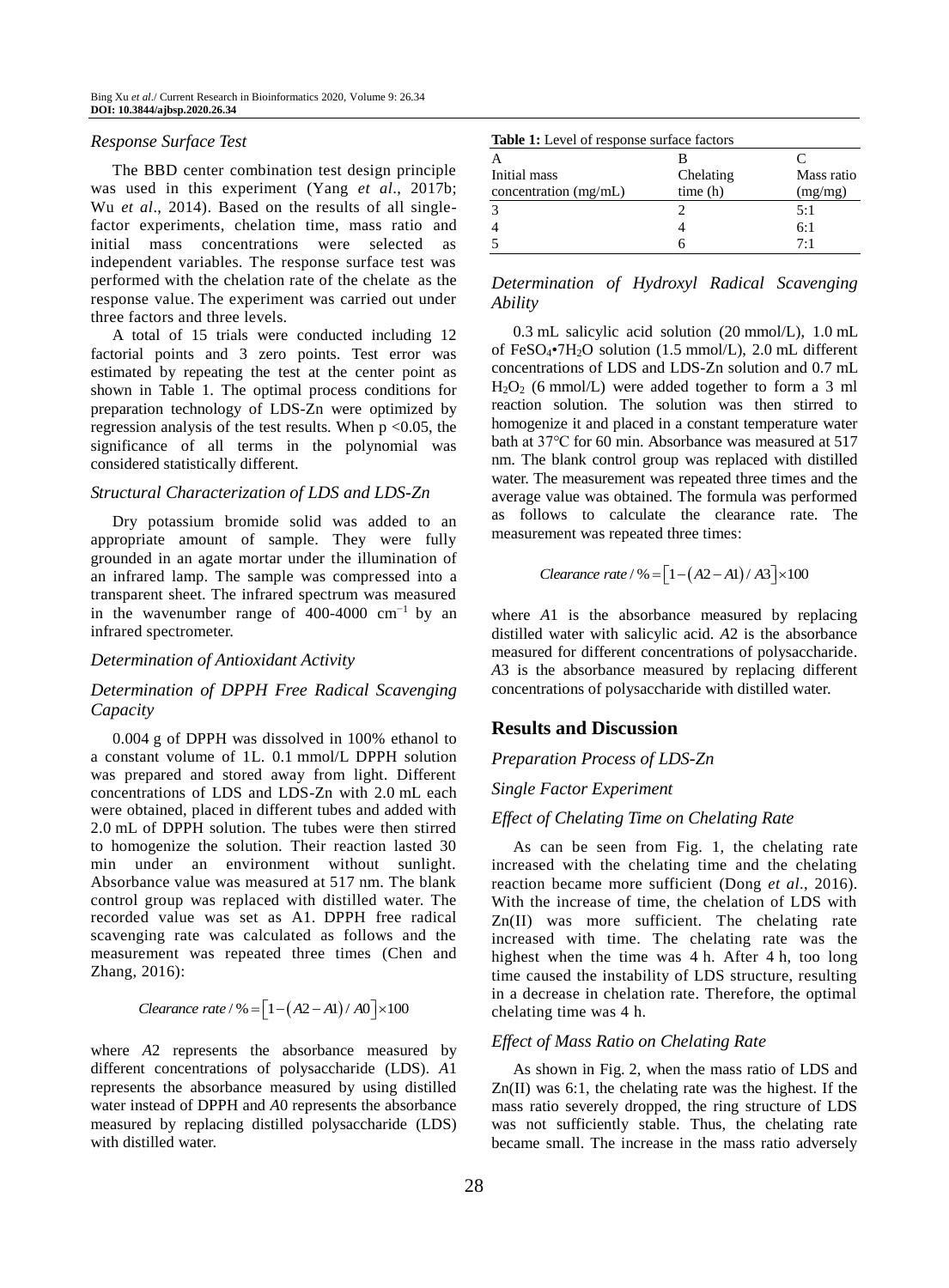affected the progress of the chelating reaction and thus decreased the chelating rate. Therefore, the optimal mass ratio was 6:1.

## *Effect of Initial Mass Concentration on Chelating Rate*

Figure 3 showed that the chelating rate increased when the concentration of  $Zn(II)$  increased. However, the excessive concentration of Zn(II) adversely affected the progress of the chelating reaction, resulting in a decrease in the chelating rate. At a concentration of 4mg/mL, chelating rate was the highest. However, when the concentration of Zn(II) increased further, the chelation rate decreased. Therefore, the optimum initial mass concentration of Zn(II) was 4 mg/mL.



**Fig. 1:** Effect of chelating time on chelating rate



**Fig. 2:** Effect of mass ratio on chelating rate



**Fig. 3:** Effect of initial mass concentration on chelating rate

# *Optimization of LDS-Zn Preparation Process Conditions*

# *Establishment and Analysis of Response Models*

The results of the single-factor test were entered into the Design-Expert software and the response surface experimental design and data were obtained (Table 2). The test results of the table design test, the regression coefficient of the test model (Table 3) and the response surface map (Fig. 4 to 6) were listed.

Using the chelating rate of LDS-Zn(II) as response value, the response surface analysis was performed by using Design-Expert 8.0 software (Table 2). A quadratic multiple regression equation was obtained for initial mass concentrations  $(A)$ , chelating time  $(B)$  and mass ratio $(C)$ :

$$
Y = +81.63926 - 0.1286 * A + 0.05537 * B + 0.17202
$$
  
\*
$$
C - 8.21595E - 00 * B * C + 1.16287 - 003 *
$$
  

$$
A2 - 9.87456 - 004 * C2
$$

As shown in Table 3, the quadratic polynomial model indicated that the effect was extremely significant  $(p<0.01)$ . The missing term  $(p>0.05)$  indicated that the effect was not significant. The effect of  $A<sup>2</sup>$  was extremely significant for chelating rate ( $p<0.01$ ). The effect of  $B^2$ was significant for chelating rate ( $p<0.05$ ). Similarly, the effect of  $C<sup>2</sup>$  was not significant for chelating rate  $(p>0.05)$ . The p value of the misfit term of the equation was 0.2939, indicating that the influence was not significant and the model was accurate.

#### *Response Surface Analysis*

The response surface contour line represented the interaction between the factors. The steep surface indicated that the factor greatly influenced the chelation rate. The gentleness could be judged that the effect was not significant. The shape and intensity of the contours could also reflect the extent to which factors affect the chelation rate. The oval shape indicated that the effect was significant and the circle was not significant. Figure 4 indicated that the initial mass and chelation time greatly influenced the chelation rate. Figure 5 indicated that the contour was elliptical and the pattern was steep, indicating that the initial mass concentration and mass ratio greatly influenced the chelation rate. Figure 6 indicated that the contour line was dense and the graph was steep, indicating that the mass ratio and the chelation time greatly influenced the chelation rate.

# *Optimal Process Conditions Determination and Verification Test*

The response surface test results were analyzed using the Design-Expert software. Based on the response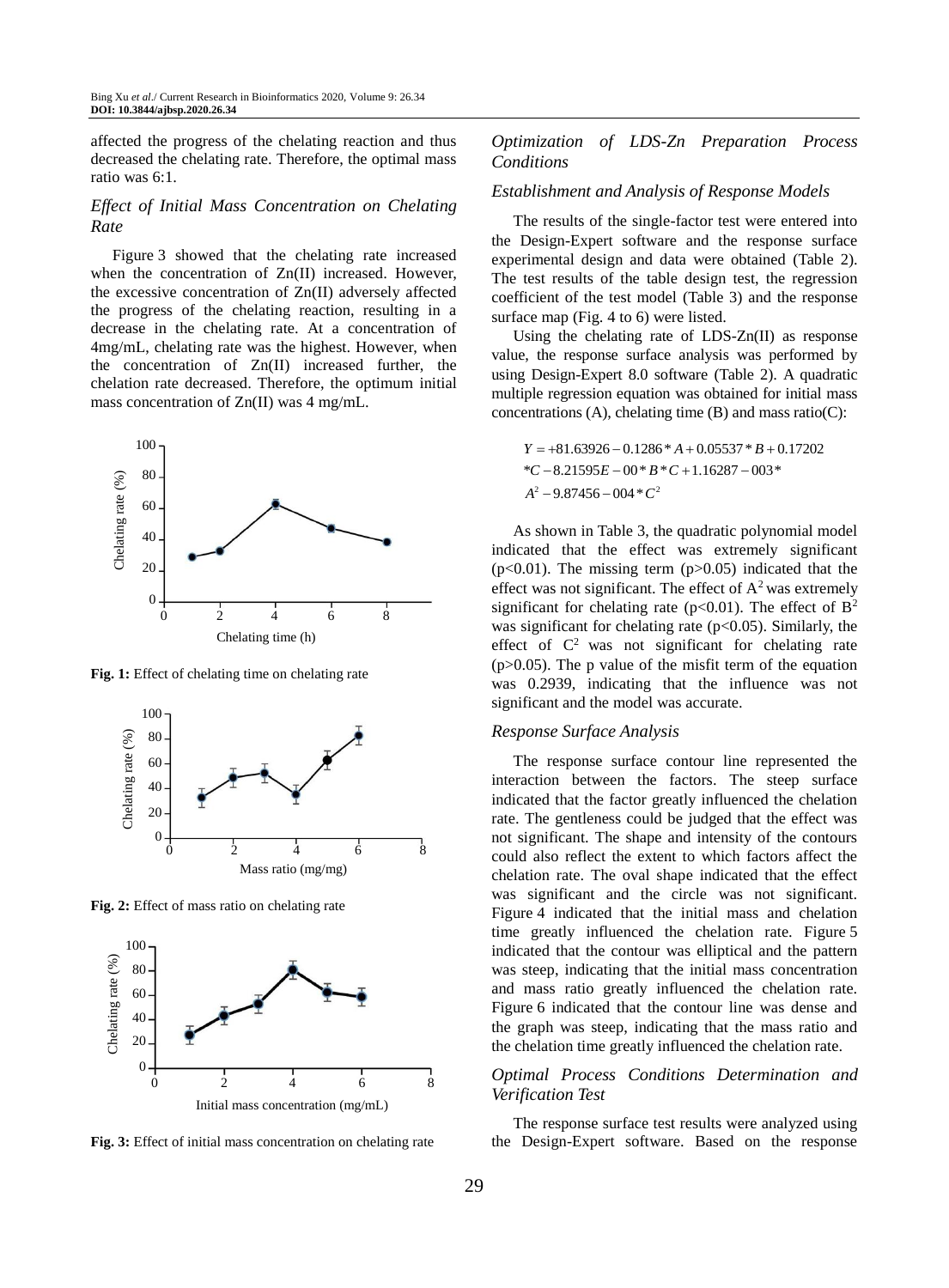surface plots, contour plots and analysis of variance, effect of chelation time, initial mass concentration and mass ratio on chelating rate was optimized and analyzed. The optimal preparation conditions of LDS-Zn were as follows: Chelating time was 4 h, mass ratio (LDS with zinc) was 6:1, initial mass concentration (zinc) was 4 mg/mL. LDS achieved the best chelating rate as high as 87.08%. To verify the adequacy of the model equation, three verification experiments were performed under optimal conditions as described above. Chelating rate was 85.04, 86.42 and 85.65% in three parallel experiments. An average chelating rate was 85.70%, which was close to predicted value. The result indicated that the chelating process condition parameters obtained by the response surface method could be used. Therefore, it was achievable to predict the model based on the response surface method.

| <b>Table 2:</b> Response surface experimental design and data |      |          |                |                       |  |  |  |  |
|---------------------------------------------------------------|------|----------|----------------|-----------------------|--|--|--|--|
| Test number                                                   | Α    | B        | C              | Chelating rate $(\%)$ |  |  |  |  |
| 1                                                             | $-1$ | 1        | $\overline{0}$ | 84.67                 |  |  |  |  |
| 2                                                             | 0    | 0        | $\theta$       | 87.08                 |  |  |  |  |
| 3                                                             | -1   | -1       | 0              | 84.08                 |  |  |  |  |
| 4                                                             | 0    | 1        | -1             | 86.82                 |  |  |  |  |
| 5                                                             | 0    | 0        | 0              | 87.09                 |  |  |  |  |
| 6                                                             |      | $\theta$ | -1             | 85.31                 |  |  |  |  |
| 7                                                             |      | 0        | 1              | 85.63                 |  |  |  |  |
| 8                                                             | 0    | -1       | 0              | 85.03                 |  |  |  |  |
| 9                                                             | 0    | $\theta$ | -1             | 85.03                 |  |  |  |  |
| 10                                                            | 0    |          | 1              | 85.93                 |  |  |  |  |
| 11                                                            | -1   | 0        | 1              | 83.43                 |  |  |  |  |
| 12                                                            | -1   | 0        | 0              | 85.67                 |  |  |  |  |
| 13                                                            | 0    | -1       | 1              | 84.61                 |  |  |  |  |
| 14                                                            | 0    |          | 0              | 86.55                 |  |  |  |  |
| 15                                                            | 0    | 0        | -1             | 84.62                 |  |  |  |  |
| 16                                                            | 0    | 0        | 1              | 85.43                 |  |  |  |  |
| 17                                                            | 0    | 0        | 0              | 87.27                 |  |  |  |  |

**Table 2:** Response surface experimental design and data

**Table 3:** Variance analysis of regression models

| <b>Table 5:</b> Variance analysis of regression models |                |                    |             |         |         |  |  |  |
|--------------------------------------------------------|----------------|--------------------|-------------|---------|---------|--|--|--|
| Source                                                 | Sum of squares | Degrees of freedom | Mean square | F value | P value |  |  |  |
| Model                                                  | 26.150         | 9                  | 2.910       | 2.590   | 0.0002  |  |  |  |
| A                                                      | 1.070          |                    | 1.070       | 0.960   | 0.0004  |  |  |  |
| B                                                      | 0.670          |                    | 0.670       | 0.600   | 0.0009  |  |  |  |
| $\mathcal{C}$                                          | 3.260          |                    | 3.260       | 2.910   | 0.0001  |  |  |  |
| AB                                                     | 0.810          |                    | 0.810       | 0.720   | 0.4237  |  |  |  |
| AC                                                     | 0.042          |                    | 0.042       | 0.037   | 0.8521  |  |  |  |
| BC                                                     | 2.430          |                    | 2.430       | 2.170   | 0.1844  |  |  |  |
| $A^2$                                                  | 2.530          |                    | 2.530       | 2.260   | 0.0019  |  |  |  |
| B <sup>2</sup>                                         | 7.370          |                    | 7.370       | 6.570   | 0.0374  |  |  |  |
| $\mathbf{C}^2$                                         | 6.170          |                    | 6.170       | 5.500   | 0.0515  |  |  |  |
| Residual error                                         | 7.860          |                    | 1.120       |         |         |  |  |  |
| Lack of fit                                            | 4.470          |                    | 1.490       | 1.760   | 0.2939  |  |  |  |
| Pure error                                             | 3.390          | 4                  | 0.850       |         |         |  |  |  |
| Sum total                                              | 34.010         | 16                 |             |         |         |  |  |  |

(Note:  $p<0.05$  means the difference is significant;  $p<0.01$  means the difference is extremely significant;  $p>0.05$  means the difference is not significant.)



**Fig. 4:** Interaction of initial mass concentration and chelating time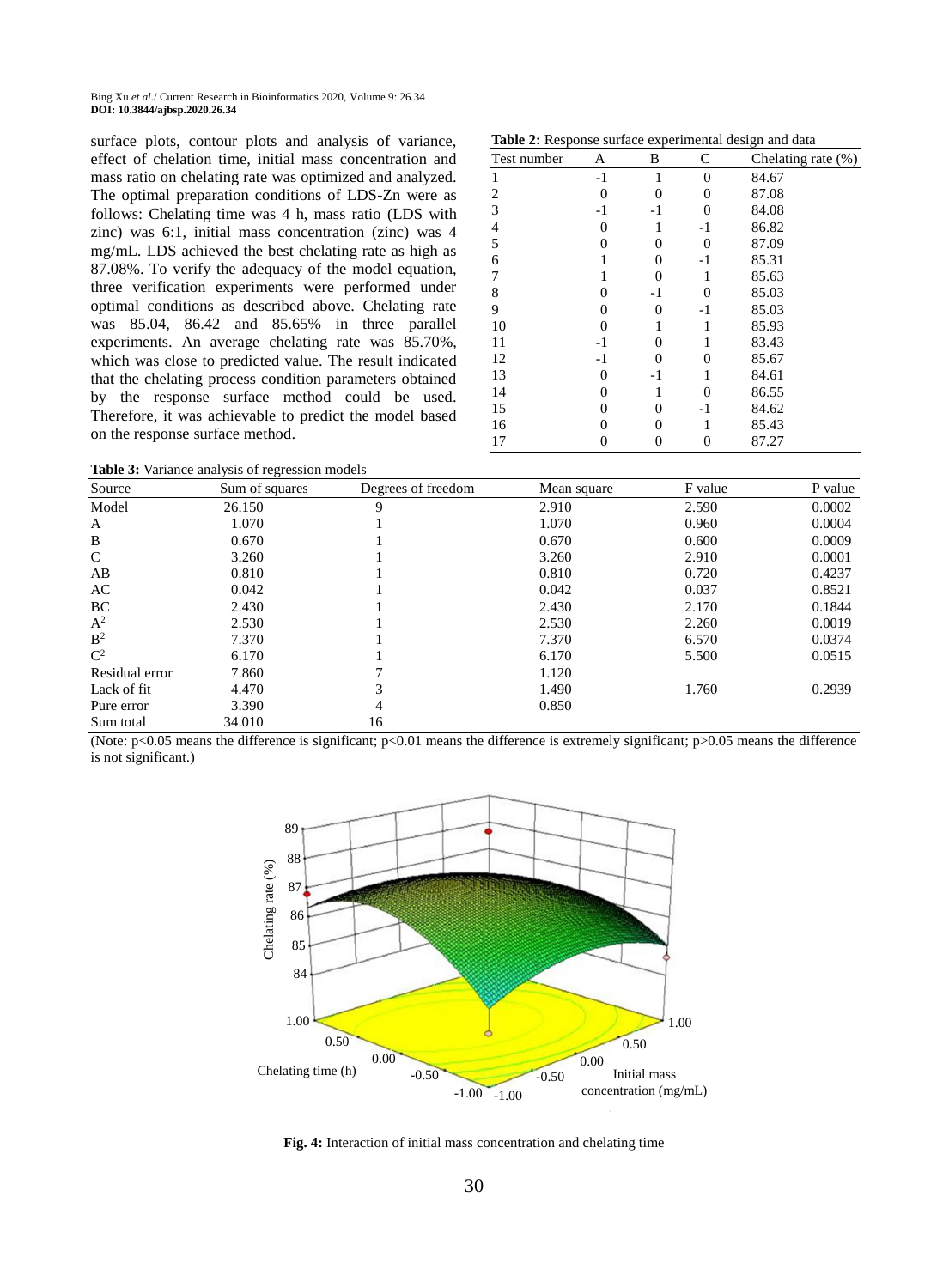

**Fig. 5:** Interaction of initial mass concentration and mass ratio



**Fig. 6:** Interaction of mass ratio and chelation time

#### *Infrared Spectroscopy Analysis of LDS and LDS-Zn*

A comparison of the infrared spectra of LDS and LDS-Zn (Fig. 7) showed that LDS had a typical polysaccharide characteristic absorption peak. If the Zn substance was complexed with polysaccharide (LDS), the stretching vibration absorption peak  $(1600 \text{ cm}^{-1})$  of the hydroxyl group (-OH) in the polysaccharide molecule and its variable angle vibration  $(1384 \text{ cm}^{-1})$ might shift towards the red direction. Given the influence of moisture in the KBr tablet, the change of the hydroxyl absorption peak of the hydroxy group was used as the basis to investigate the chelation of the sample polysaccharide. The direction of the LDS-Zn wave shifted and the stretching vibration peak of -OH was at 3300cm<sup>-1</sup>. The absorption intensity was weak. Its variable angle vibration was weaker than that of

unchelated form. The C=O vibration absorption peak was at  $2900 \text{ cm}^{-1}$  and the absorption intensity was lowered. This red shift phenomenon and change in the absorption intensity of the group indicated that the Zn ion was chelated with the -OH of LDS (Cui *et al*., 2018).

## *Antioxidant Activity of LDS and LDS-Zn*

# *Scavenging Effect of LDS and LDS-Zn on DPPH Free Radicals*

The antioxidant activity of LDS and LDS-Zn was compared (Fig. 8). LDS had strong effect of scavenging DPPH free radicals with a linear relationship. LDS-Zn had better antioxidant activity than LDS. The IC50 of LDS was 0.81 mg/mL. The IC50 of LDS-Zn was 0.62 mg/mL. The antioxidant activity increased by 23.46%.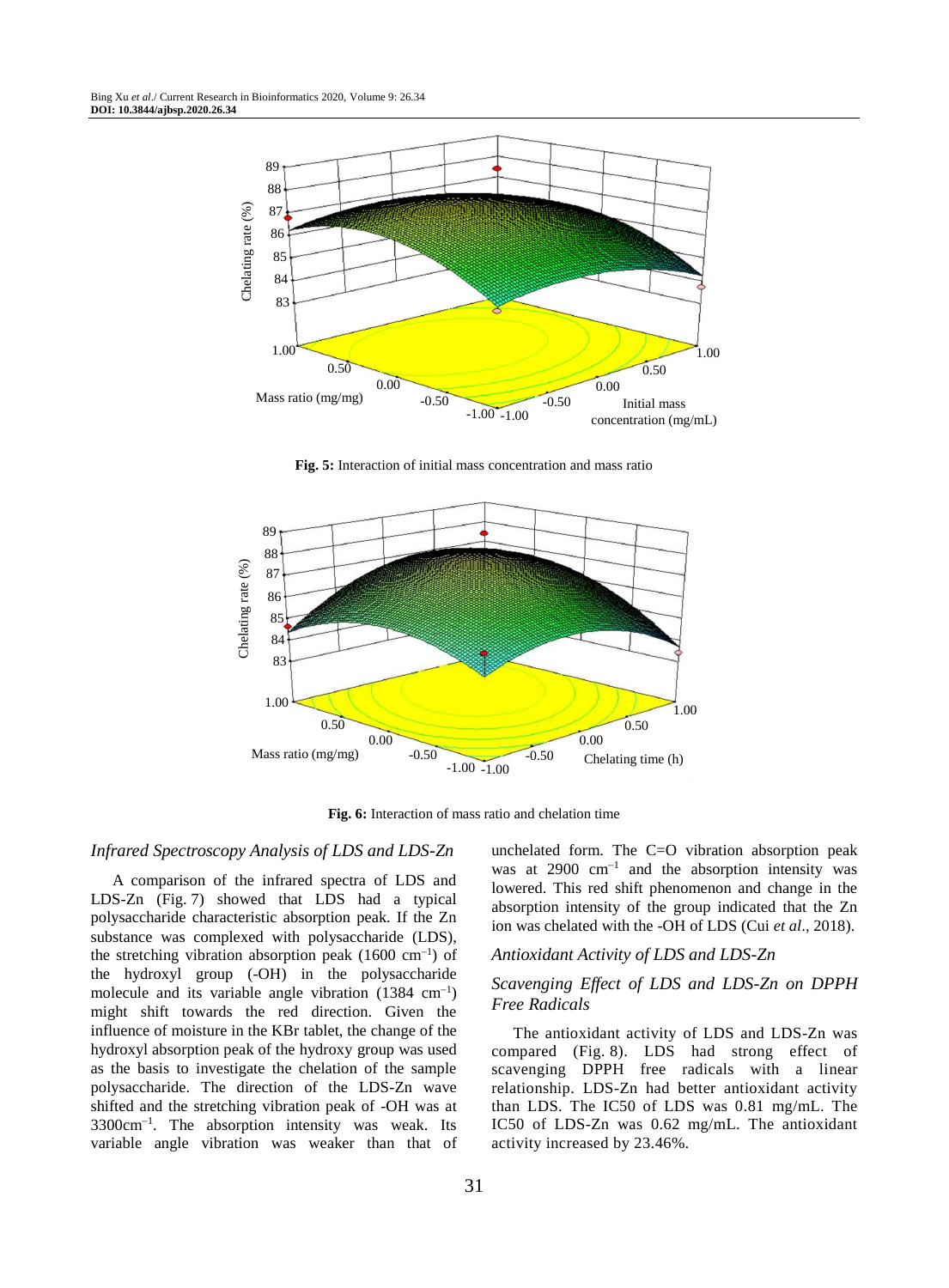

**Fig. 7:** Infrared spectroscopy of LDS and LDS-Zn



**Fig. 8:**Scavenging Effect of LDS and LDS-Zn on DPPH Free Radicals



**Fig. 9:** Scavenging Effect of LDS and LDS-Zn on Hydroxyl Radicals

# *Scavenging Effect of LDS and LDS-Zn on Hydroxyl Radicals*

Figure 9 indicated that LDS-Zn had a significantly higher clearance rate for hydroxyl radicals than LDS. The IC50 of LDS was 0.83 mg/mL. The IC50 of LDS-Zn was 0.75 mg/mL. The antioxidant activity increased by 16.77%.

## **Conclusion**

According to the response surface method, the optimal preparation conditions of LDS-Zn were as obtained as follows: Chelating time was 4 h, mass ratio (LDS with zinc) was 6:1, initial mass concentration (zinc) was 4 mg/mL. LDS achieved the best chelating rate as high as 87.08%. Infrared spectroscopy analysis showed that zinc (II) successfully chelated with LDS.

Compared with LDS, LDS-Zn had better scavenging effect on DPPH free radicals and hydroxyl radicals and antioxidant activity increased by 23.46 and 16.77%, respectively. These results indicated that LDS-Zn could be expected to serve as a nutritional Zn supplement with antioxidant activity. Meanwhile, the results can provide some scientific basis for developing new Zn supplement. In future research, the mechanism of change in the antioxidant activity of LDS after chelating zinc as well as advantages of LDS-Zn as zinc supplement is not yet clear, which will be further studied.

#### **Acknowledgment**

The authors are grateful for the school-enterprise cooperation fund project (XJXZ2020394).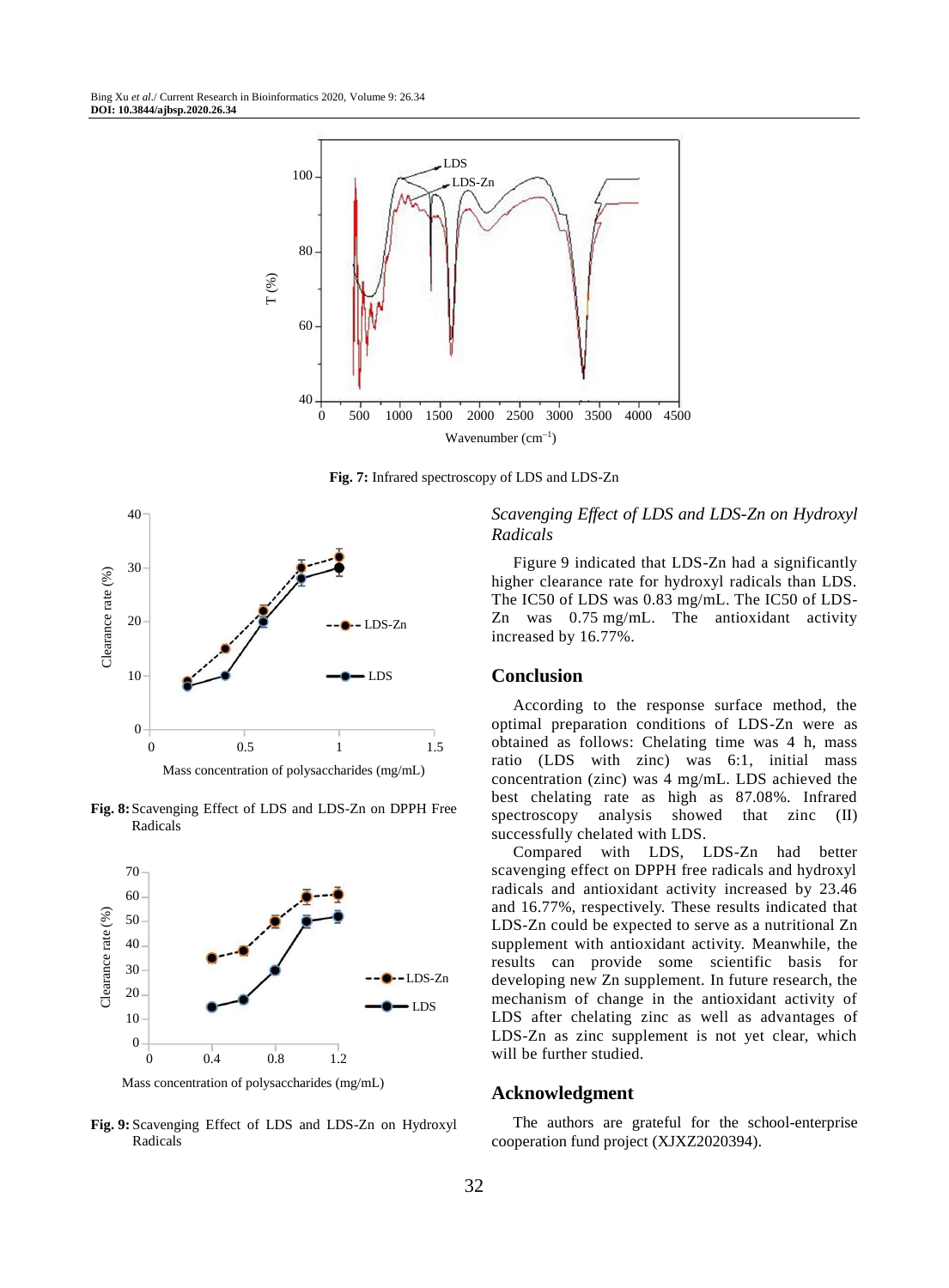# **Author's Contributions**

**Bing Xu:** Participated in all experiments and article writing.

**Yi Dai and Jing Hong:** Participated in all experiments and data analysis.

**Yiyong Chen:** Participated in research plan and experimental guidance of this manuscript.

# **Ethics**

This article is original and contains unpublished material. The corresponding author confirms that all of the other authors have read and approved the manuscript and no ethical issues involved.

# **References**

- Chen, Y. Y., & Zhang, Y. (2016). Modification of carboxymethylation of *Pleurotus eryngii* polysaccharides and its antioxidant activity. Food and Fermentation Industry, 42(7), 119-127.(in Chinese).
- Cheng, J. H. (2014). Current status and development prospects of commercial production of medicinal and medicinal fungus velvet mushroom. Edible bacterium, 22(4), 194-197. (in Chinese).
- Cui, J. F., Du, C. Y., & Chi, Y. Z. (2018). Optimization of preparation process and structural characterization of Brassica polysaccharide iron. Science and Technology of Food Industry, 39(5), 161-165.
- Debon, S. J., & Tester, R. F. (2001). In vitro binding of calcium, iron and zinc by non-starch polysaccharides. Food Chemistry, 73(4), 401-410.
- Ding, C. M., Song, Q. P., & Ye, S. M. (2003). Preparation of Zn~(2+)-chitosan Chelate and Its IR and XPS Analysis. Journal of East China University of Science and Technology, 3, 315-316.
- Dong, Y. F., Xu, T. Y., & Yang, W. G. (2016). Optimization of preparation process of chelated zinc by enzymatic hydrolysate of fish with fish by response surface methodology. Journal of Nuclear Agricultural Sciences, 30(3), 541-547. (in Chinese).
- Gu, B. F., Zhao, Y. Y., & Chen, Y. Y. (2019). Preparation and Antioxidant Activity of Polysaccharide Zinc Chelate of Pleurotus eryngii. Food Research and Development, 40(4), 97-103. (in Chinese).
- He, J. P., & Lu, L. (2011). Study on chelation of trace element zinc by *Flammulina velutipes* polysaccharides. Science and Technology of Food Industry, 32(12), 301-303.(in Chinese).
- Hedemann, M. S., Jensen, B. B., & Poulsen, H. D. (2006). Influence of dietary zinc and copper on digestive enzyme activity and intestinal morphology in weaned pigs. Journal of animal science, 84(12), 3310-3320.
- Hu, L., Yue, G. W., & Shi, Y. H. (2007). Study on Microwave Solid Phase Synthesis of Zinc Methionine. Food Additives, 28(1), 193-195. (in Chinese).
- Jung, W. K., & Kim, S. K. (2007). Calcium-binding peptide derived from pepsinolytic hydrolysates of hoki (Johnius belengerii) frame. European Food Research and Technology, 224(6), 763-767.
- Li, C., Huang, Q., Xiao, J., Fu, X., You, L., & Liu, R. H. (2016). Preparation of *Prunella vulgaris* polysaccharide-zinc complex and its antiproliferative activity in HepG2 cells. International journal of biological macromolecules, 91, 671-679.
- Li, G. B., & Wang, Z. Y. (2006). Preparation and infrared spectroscopy of polysaccharides from Auricularia auricula and Fe(II). Science and Technology of Food Industry, 5, 136-138. (in Chinese).
- Liao, W., Lu, Y., Fu, J., Ning, Z., Yang, J., & Ren, J. (2015). Preparation and characterization of dictyophora indusiata polysaccharide–zinc complex and its augmented antiproliferative activity on human cancer cells. Journal of agricultural and food chemistry, 63(29), 6525-6534.
- Namkung, H., Gong, J., Yu, H., & De Lange, C. F. M. (2006). Effect of pharmacological intakes of zinc and copper on growth performance, circulating cytokines and gut microbiota of newly weaned piglets challenged with coliform lipopolysaccharides. Canadian journal of animal science, 86(4), 511-522.
- Qin, W. D., Ma, L. H., & Zhuang, P. (2009). Preparation of chelating ferrous iron from *Flammulina velutipes* polysaccharides. Journal of Xuzhou Institute of Technology (Natural Science Edition), 24(4), 15-18. (in Chinese).
- Raikwar, M. M., Avhad, K. C., Varghese, M., Mathew, E., Joe, I. H., & Sekar, N. (2019). D-π-A-π-D coumarin hybrids derived from arylamine donors: DFT and Z-scan studies. Optical Materials, 92, 100-110.
- Shang, Q. (2014). Scented pine mushroom taste velvet mushroom-Shanghai Fumao company 30,000 kg of velvet mushroom put on the market. Shanghai Enterprises, 1, 82. (in Chinese).
- Wang, P. P., Huang, Q., Chen, C., You, L. J., Liu, R. H., Luo, Z. G., ... & Fu, X. (2019). The chemical structure and biological activities of a novel polysaccharide obtained from Fructus Mori and its zinc derivative. Journal of Functional Foods, 54, 64-73.
- Wang, X. R. (2008). Preparation technology and properties of pig blood peptide iron chelate salt. PhD thesis, Southwest University, Chongqing. (in Chinese).
- Wu, M. Y., Wang, X. Z., & Yu, T. N. (2014). Optimization of microwave extraction of polysaccharides from Hericium erinaceus by Box-Behnken effect surface method. Food Research and Development, 9, 23-26. (in Chinese).